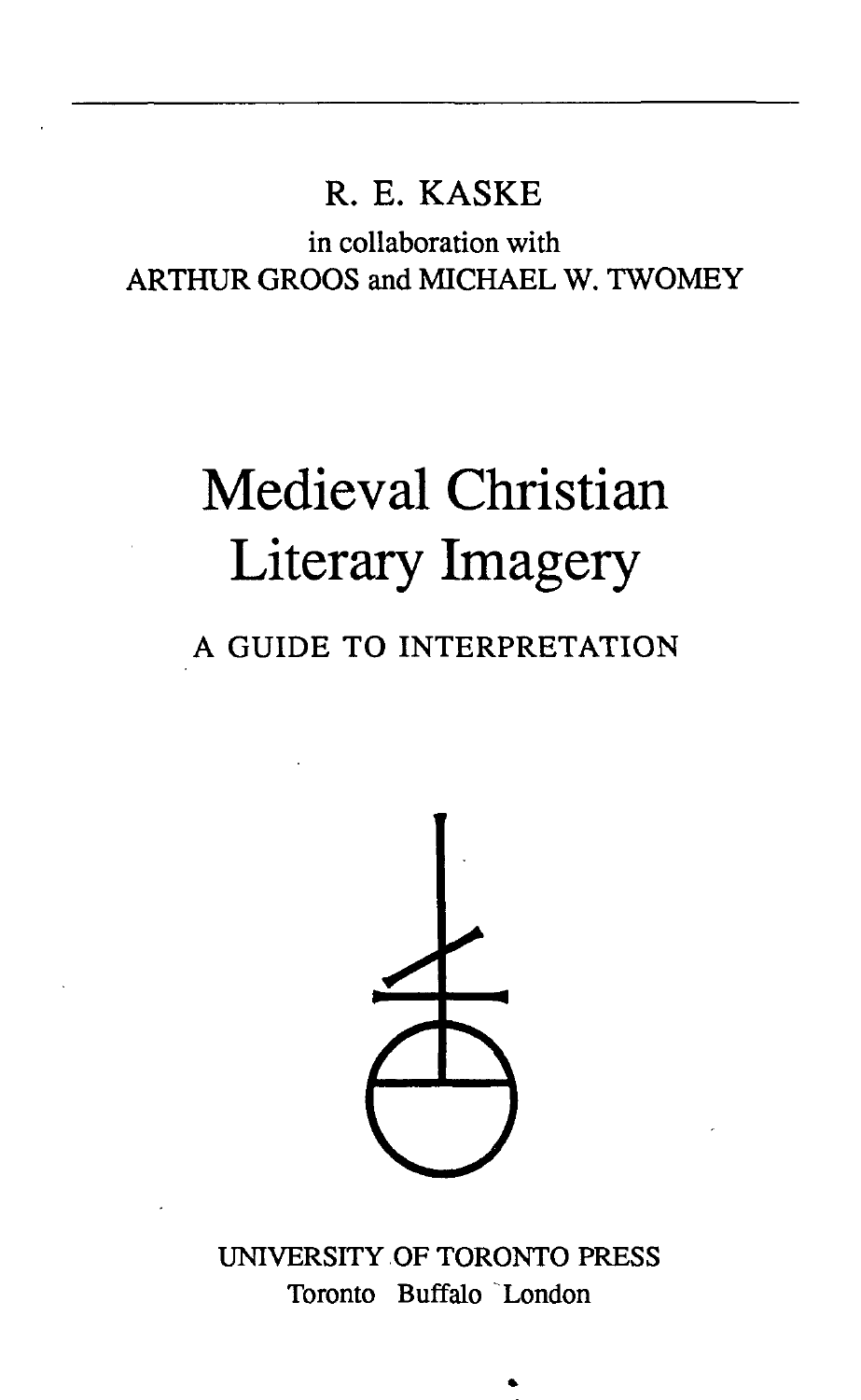# **Contents**

Editor's Preface vii Abbreviations xiii Author's Preface xiv

Introduction xviii

#### **1 Biblical Exegesis**

Introductory 3

General Tools and 'Research Situations' 14

Identifiable Biblical Echoes 18 Basic Checklists 18 Commentaries on the Whole Bible 19 Important Commentaries on Individual Books 28 Individual Authors 31

Echoes Not Immediately Identifiable 32 Collections Organized Alphabetically 33 Collections Organized Topically 41

Appendix: The Apocrypha 50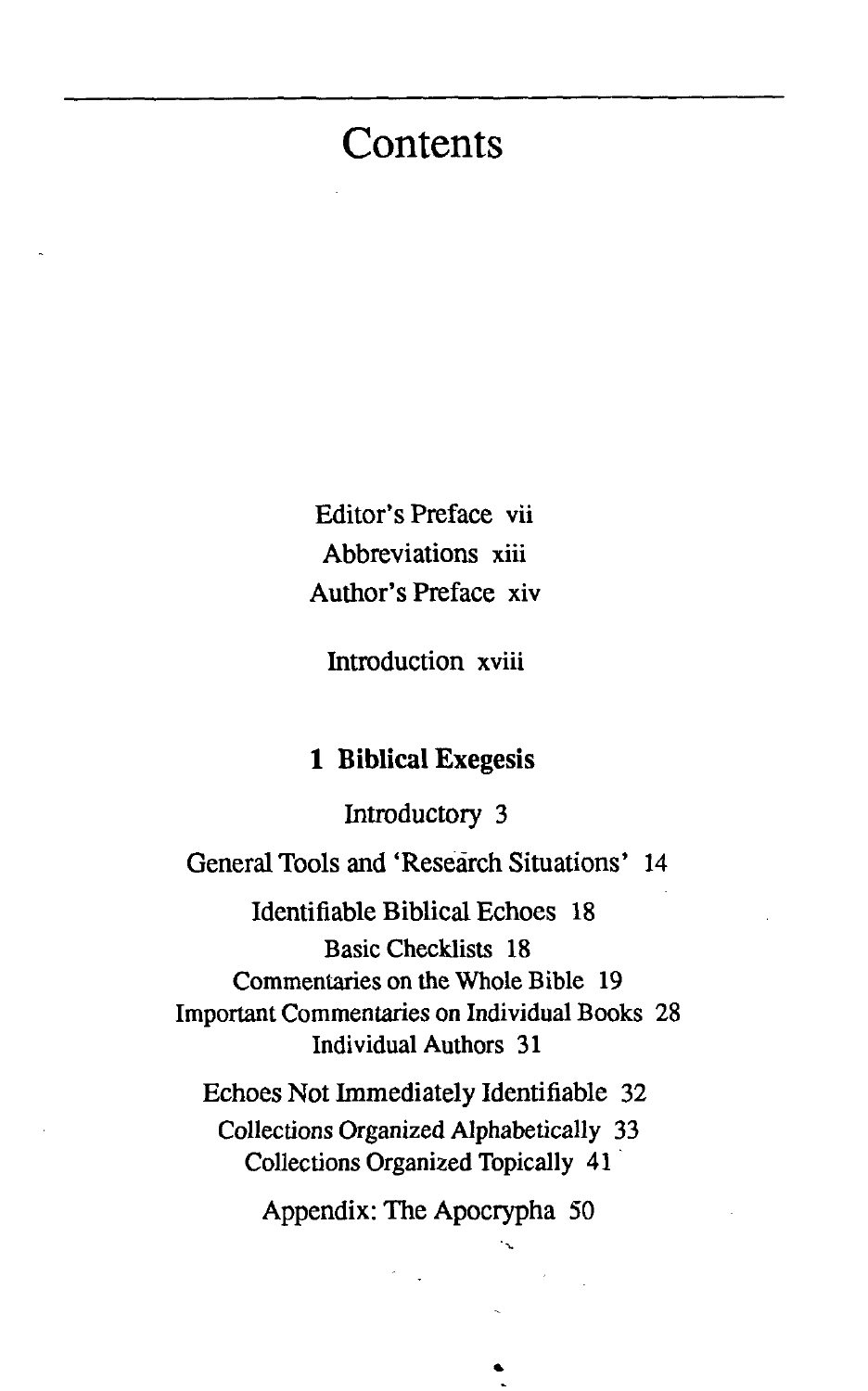#### **2 The Liturgy**

Introductory 53 Missal and Breviary 59 Roman Rite 59 English Rites 61 Medieval Liturgists 64 Possible Approaches 67

**3 Hymns** 71

#### **4 Sermons**

Introductory 80 Homiliaries 84 *Artes praedicandi* 86 Exempla 88 Possible Approaches 90

#### **5 Visual Arts**

Introductory 91 Guides Organized Topically 92 Guides Organized Alphabetically 95 Princeton and Warburg Indices 96 The Bible 99 The Saints 100 Specialized Studies 101 Secular Iconography 102

#### **6 Mythography**

Introductory 104 Mythography at Large 107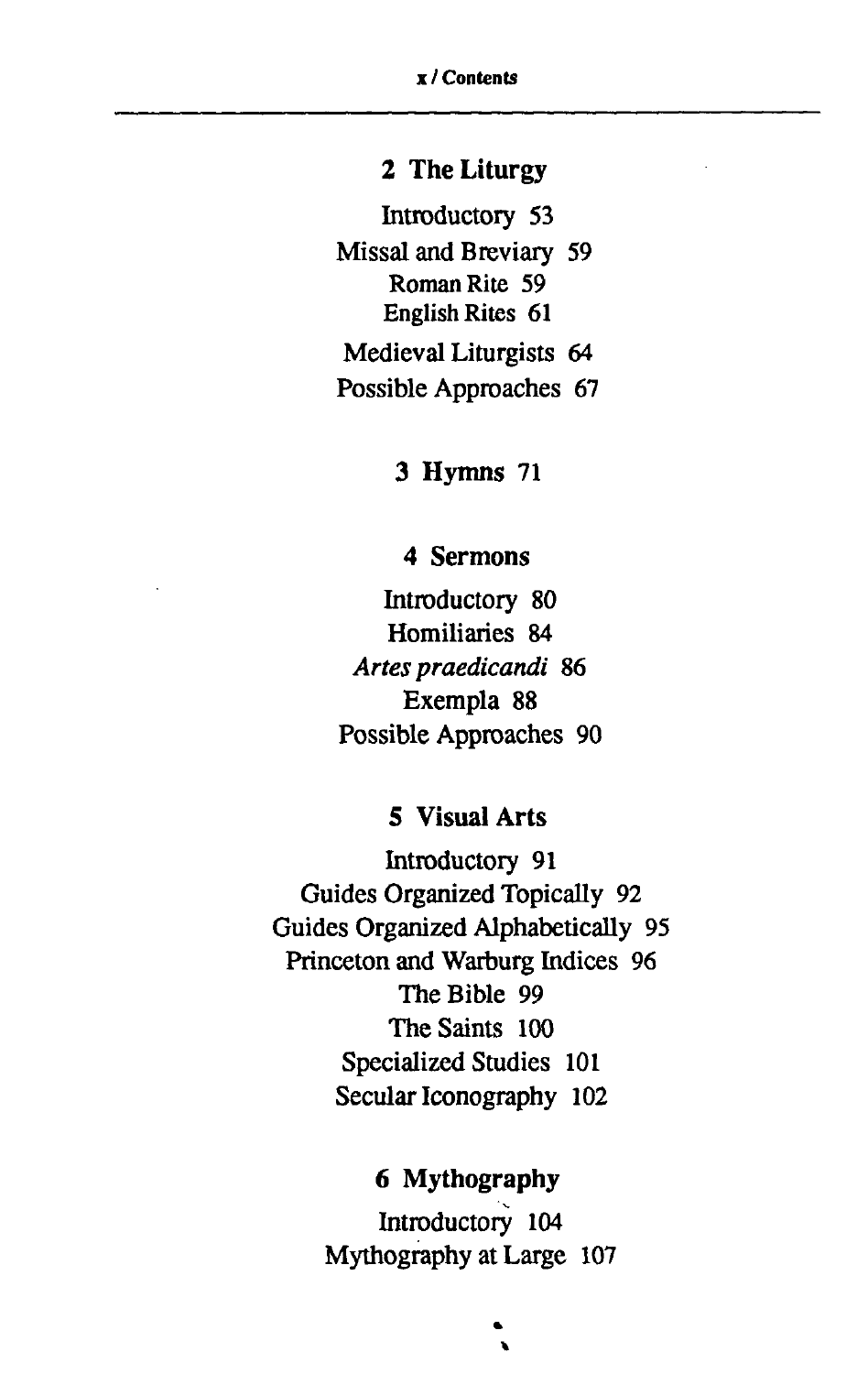Individual Authors 116 Vergil 118 Ovid 122 Lucan 126 Statius 127 Juvenal 128 Claudian 128 Martianus Capella 129

#### **7 Commentaries on Major Authors**

Plato, *Timaeus* 130 Prudentius 131 Augustine, *De civitate Dei* 132 Boethius 133 Alain de Lille, *Anticlaudianus* 135 The *Prophetia Merlini* 136 Dante, *Divina Commedia* 136

#### **8 Miscellaneous**

Introductory 139 Mary 141 Bibliography and Indices 141 Medieval Works 143 Modern Works 145

The Cross 146

Eschatology 151 Eschatology Generally 151 Joachistic Eschatology 157 Eschatology Centering on the Antichrist 159

Number 164 Colour 172 General 173 Colours Associated with the Elements and the Rainbow 176 Liturgical Colours 177 Colours of Love 179 Miscellaneous 180